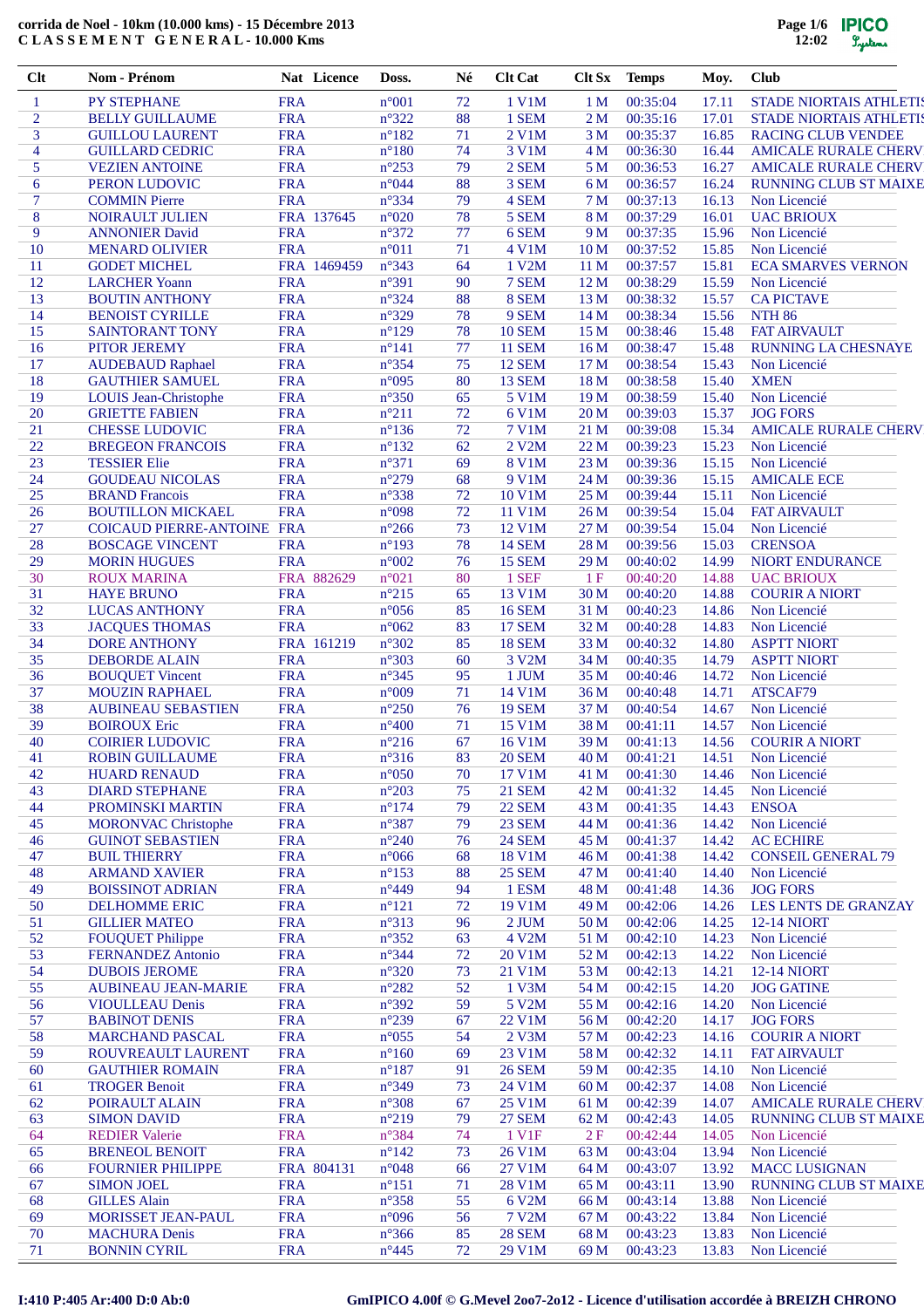| Clt        | Nom - Prénom                                      | Nat Licence              | Doss.                            | Né       | <b>Clt Cat</b>          |                           | Clt Sx Temps         | Moy.           | <b>Club</b>                                  |
|------------|---------------------------------------------------|--------------------------|----------------------------------|----------|-------------------------|---------------------------|----------------------|----------------|----------------------------------------------|
| 72         | <b>JORIGNE PATRICK</b>                            | <b>FRA</b>               | $n^{\circ}037$                   | 59       | 8 V2M                   | 70 M                      | 00:43:30             | 13.80          | Non Licencié                                 |
| 73         | <b>CHARNOLE JACQUES</b>                           | <b>FRA</b>               | $n^{\circ}243$                   | 66       | 30 V1M                  | 71 M                      | 00:43:35             | 13.77          | Non Licencié                                 |
| 74         | <b>DUBREUIL SERGE</b>                             | <b>FRA</b>               | $n^{\circ}284$                   | 66       | 31 V1M                  | 72 M                      | 00:43:38             | 13.76          | <b>UAC BRIOUX</b>                            |
| 75         | <b>BRAUD</b> Yannick                              | <b>FRA</b>               | $n^{\circ}380$                   | 62       | 9 V2M                   | 73 M                      | 00:43:40             | 13.74          | Non Licencié                                 |
| 76         | MARSAULT Jean-Louis                               | <b>FRA</b>               | $n^{\circ}351$                   | 63       | 10 V2M                  | 74 M                      | 00:43:56             | 13.66          | Non Licencié                                 |
| 77<br>78   | <b>RAMAT OLIVIER</b><br><b>PATOU ESTELLE</b>      | <b>FRA</b><br><b>FRA</b> | $n^{\circ}075$<br>$n^{\circ}185$ | 69<br>77 | 32 V1M<br>2 SEF         | 75 M<br>3F                | 00:43:58<br>00:43:59 | 13.65<br>13.65 | Non Licencié<br><b>RUNNING CLUB ST MAIXE</b> |
| 79         | <b>JEGOU</b> Jean-Louis                           | <b>FRA</b>               | $n^{\circ}359$                   | 61       | 11 V2M                  | 76 M                      | 00:44:00             | 13.64          | Non Licencié                                 |
| 80         | <b>DUCROCQ FRANCIS</b>                            | <b>FRA</b>               | $n^{\circ}018$                   | 53       | 3 V3M                   | 77 M                      | 00:44:13             | 13.57          | <b>FOULEES RENE CAILLIE</b>                  |
| 81         | <b>GUIROUX ERIC</b>                               | <b>FRA</b>               | $n^{\circ}209$                   | 75       | <b>29 SEM</b>           | 78 M                      | 00:44:15             | 13.56          | Non Licencié                                 |
| 82         | PETIT ANTHONY                                     | <b>FRA</b>               | $n^{\circ}199$                   | 87       | <b>30 SEM</b>           | 79 M                      | 00:44:17             | 13.55          | <b>OVS</b>                                   |
| 83         | <b>AJORQUE PASCAL</b>                             | <b>FRA</b>               | $n^{\circ}274$                   | 74       | 33 V1M                  | 80 M                      | 00:44:21             | 13.53          | <b>AMICALE ECE</b>                           |
| 84         | <b>TANGUY Mathieu</b>                             | <b>FRA</b>               | $n^{\circ}395$                   | 73       | 34 V1M                  | 81 M                      | 00:44:26             | 13.51          | Non Licencié                                 |
| 85         | <b>JARRI PHILIPPE</b>                             | <b>FRA</b>               | $n^{\circ}256$                   | 63       | 12 V2M                  | 82 M                      | 00:44:32             | 13.47          | Non Licencié                                 |
| 86         | <b>BABIN SANDRA</b>                               | <b>FRA</b>               | $n^{\circ}184$                   | 75       | 3 SEF                   | 4F                        | 00:44:35             | 13.46          | Non Licencié                                 |
| 87         | <b>FAZILLEAU FREDERIC</b>                         | <b>FRA</b>               | $n^{\circ}149$                   | 71       | 35 V1M                  | 83 M                      | 00:44:35             | 13.46          | Non Licencié                                 |
| 88         | <b>LARCHER REGIS</b>                              | <b>FRA</b>               | $n^{\circ}047$                   | 74       | 36 V1M                  | 84 M                      | 00:44:38             | 13.45          | Non Licencié                                 |
| 89         | <b>COURILLEAU EMMANUEL</b>                        | <b>FRA</b>               | $n^{\circ}190$                   | 70       | 37 V1M                  | 85 M                      | 00:44:38             | 13.44          | Non Licencié                                 |
| 90         | DEMERCASTEL CORINNE                               | <b>FRA</b>               | $n^{\circ}008$                   | 67       | 2 V1F                   | 5F                        | 00:44:40             | 13.44          | Non Licencié                                 |
| 91         | <b>MONNET GILLES</b>                              | <b>FRA</b>               | $n^{\circ}035$                   | 59       | 13 V2M                  | 86 M                      | 00:44:47             | 13.40          | <b>SBAC</b>                                  |
| 92<br>93   | MAINGUENAUD ANITA<br><b>GRELARD YANNICK</b>       | <b>FRA</b><br><b>FRA</b> | $n^{\circ}177$<br>$n^{\circ}257$ | 74<br>67 | 3 V1F<br>38 V1M         | 6 F<br>87 M               | 00:44:49<br>00:44:50 | 13.39<br>13.39 | <b>JOG FORS</b><br><b>ECN</b>                |
| 94         | <b>TURPIN LAURENT</b>                             | <b>FRA</b>               | $n^{\circ}248$                   | 66       | 39 V1M                  | 88 M                      | 00:45:04             | 13.32          | <b>FRESSINATURE</b>                          |
| 95         | <b>PERRON DAVID</b>                               | <b>FRA</b>               | $n^{\circ}217$                   | 75       | <b>31 SEM</b>           | 89 M                      | 00:45:10             | 13.29          | <b>CA PARTHENAY</b>                          |
| 96         | <b>BARATANGE JEROME</b>                           | <b>FRA</b>               | $n^{\circ}299$                   | 71       | 40 V1M                  | 90 M                      | 00:45:12             | 13.28          | Non Licencié                                 |
| 97         | <b>BOUCROT GREGORY</b>                            | <b>FRA</b>               | $n^{\circ}005$                   | 83       | 32 SEM                  | 91 M                      | 00:45:17             | 13.25          | <b>ENSOA</b>                                 |
| 98         | <b>AUVIN MAXIME</b>                               | <b>FRA</b>               | $n^{\circ}103$                   | 89       | 33 SEM                  | 92 M                      | 00:45:19             | 13.24          | Non Licencié                                 |
| 99         | <b>VOYER SEBASTIEN</b>                            | <b>FRA</b>               | $n^{\circ}125$                   | 74       | 41 V1M                  | 93 M                      | 00:45:33             | 13.18          | <b>AMICALE RURALE CHERV</b>                  |
| 100        | <b>MAROT QUENTIN</b>                              | <b>FRA</b>               | $n^{\circ}278$                   | 93       | 2 ESM                   | 94 M                      | 00:45:39             | 13.15          | Non Licencié                                 |
| 101        | <b>RENAUD CHRISTOPHE</b>                          | <b>FRA</b>               | $n^{\circ}022$                   | 76       | <b>34 SEM</b>           | 95 M                      | 00:45:43             | 13.13          | Non Licencié                                 |
| 102        | <b>LOULERGUE FREDDY</b>                           | FRA 146669               | $n^{\circ}058$                   | 74       | 42 V1M                  | 96 M                      | 00:45:44             | 13.12          | POUZAUGES AC ATHLETIS                        |
| 103        | <b>FAVRIOU LUDOVIC</b>                            | <b>FRA</b>               | $n^{\circ}323$                   | 76       | <b>35 SEM</b>           | 97 M                      | 00:45:45             | 13.12          | Non Licencié                                 |
| 104        | <b>VAUTIER THOMAS</b>                             | <b>FRA</b>               | $n^{\circ}280$                   | 80       | <b>36 SEM</b>           | 98 M                      | 00:45:46             | 13.11          | <b>L'EGRAY'S CLUB</b>                        |
| 105        | PUCHAULT MICHAEL                                  | <b>FRA</b>               | $n^{\circ}102$                   | 74       | 43 V1M                  | 99 M                      | 00:45:47             | 13.11          | <b>POMPIERS 79</b>                           |
| 106<br>107 | <b>HEMON FREDERIC</b><br><b>LE GOADEC Yann</b>    | <b>FRA</b><br><b>FRA</b> | $n^{\circ}025$<br>$n^{\circ}376$ | 75<br>77 | <b>37 SEM</b><br>38 SEM | 100 <sub>M</sub><br>101 M | 00:45:52<br>00:45:53 | 13.09<br>13.08 | Non Licencié<br>Non Licencié                 |
| 108        |                                                   | <b>FRA</b>               | $n^{\circ}335$                   | 72       | 44 V1M                  | 102 <sub>M</sub>          | 00:45:54             | 13.07          | Non Licencié                                 |
| 109        | <b>MENAND Claudy</b><br>LAPEYROLERIE GEOFFROY FRA |                          | $n^{\circ}029$                   | 78       | <b>39 SEM</b>           | 103 M                     | 00:46:00             | 13.05          | <b>BTRA</b>                                  |
| 110        | <b>JACQUES CLAUDE</b>                             | <b>FRA</b>               | $n^{\circ}063$                   | 54       | 4 V3M                   | 104 M                     | 00:46:01             | 13.04          | Non Licencié                                 |
| 111        | <b>RIVIERE MATTHIEU</b>                           | <b>FRA</b>               | $n^{\circ}137$                   | 78       | 40 SEM                  | 105 M                     | 00:46:08             | 13.01          | <b>DECRASSEURS</b>                           |
| 112        | NADEAU-MAURIN LAURE                               | <b>FRA</b>               | $n^{\circ}061$                   | 73       | 4 V <sub>1F</sub>       | 7 F                       | 00:46:10             | 13.00          | <b>MACIF</b>                                 |
| 113        | <b>LELOUARD Emilien</b>                           | <b>FRA</b>               | $n^{\circ}368$                   | 90       | 41 SEM                  | 106 <sub>M</sub>          | 00:46:12             | 12.99          | Non Licencié                                 |
| 114        | <b>CHASSIN XAVIER</b>                             | <b>FRA</b>               | $n^{\circ}032$                   | 75       | 42 SEM                  | 107 M                     | 00:46:12             | 12.99          | <b>BOURDET TEAM RUNEVER</b>                  |
| 115        | <b>SICOT BERNARD</b>                              | <b>FRA</b>               | $n^{\circ}157$                   | 48       | 5 V3M                   | 108 <sub>M</sub>          | 00:46:14             | 12.98          | <b>JOG FORS</b>                              |
| 116        | <b>DALLAY CYRIL</b>                               | <b>FRA</b>               | $n^{\circ}191$                   | 75       | 43 SEM                  | 109 M                     | 00:46:15             | 12.98          | <b>CREDIT AGRICOLE</b>                       |
| 117        | <b>BRILLOUX Patrick</b>                           | <b>FRA</b>               | $n^{\circ}383$                   | 62       | 14 V2M                  | 110 <sub>M</sub>          | 00:46:16             | 12.97          | Non Licencié                                 |
| 118        | <b>DENIS Deborah</b>                              | <b>FRA</b>               | $n^{\circ}394$                   | 86       | 4 SEF                   | <b>8F</b>                 | 00:46:16             | 12.97          | Non Licencié                                 |
| 119        | <b>BOUARD EMMANUEL</b>                            | <b>FRA</b>               | $n^{\circ}319$                   | 73       | 45 V1M                  | 111 <sub>M</sub>          | 00:46:24             | 12.93          | <b>MACC LUSIGNAN</b>                         |
| 120        | <b>BOUCHET BRUNO</b>                              | <b>FRA</b>               | $n^{\circ}251$                   | 60       | 15 V2M                  | 112 M                     | 00:46:29             | 12.91          | <b>CASC NIORT</b>                            |
| 121<br>122 | <b>ARNOUX Jeremie</b><br>PONCELET FREDERIC        | <b>FRA</b><br><b>FRA</b> | $n^{\circ}362$<br>$n^{\circ}130$ | 83<br>72 | 44 SEM<br>46 V1M        | 113 M<br>114 M            | 00:46:30<br>00:46:33 | 12.90<br>12.89 | Non Licencié<br><b>SPIRIDON MELLOIS</b>      |
| 123        | <b>CHAPOT JEAN</b>                                | <b>FRA</b>               | $n^{\circ}213$                   | 67       | 47 V1M                  | 115 M                     | 00:46:36             | 12.88          | <b>TEAM RAIDLIGHT</b>                        |
| 124        | <b>GOUGEON BASTIEN</b>                            | <b>FRA</b>               | $n^{\circ}188$                   | 93       | 3 ESM                   | 116 M                     | 00:46:37             | 12.87          | Non Licencié                                 |
| 125        | <b>LAIDET JULIEN</b>                              | <b>FRA</b>               | $n^{\circ}205$                   | 80       | 45 SEM                  | 117 M                     | 00:46:40             | 12.86          | Non Licencié                                 |
| 126        | <b>BONNET Pascal</b>                              | <b>FRA</b>               | $n^{\circ}355$                   | 62       | 16 V2M                  | 118 M                     | 00:46:42             | 12.85          | Non Licencié                                 |
| 127        | <b>DOYEN</b> Stephane                             | <b>FRA</b>               | $n^{\circ}367$                   | 83       | <b>46 SEM</b>           | 119 M                     | 00:46:42             | 12.85          | Non Licencié                                 |
| 128        | <b>JEANJEAN STEPHANE</b>                          | <b>FRA</b>               | $n^{\circ}156$                   | 70       | 48 V1M                  | 120 M                     | 00:46:43             | 12.85          | Non Licencié                                 |
| 129        | <b>BRIANCEAU Dominique</b>                        | <b>FRA</b>               | $n^{\circ}393$                   | 63       | 17 V2M                  | 121 <sub>M</sub>          | 00:46:45             | 12.84          | Non Licencié                                 |
| 130        | PETIT YANNICK                                     | <b>FRA</b>               | $n^{\circ}173$                   | 59       | 18 V2M                  | 122 M                     | 00:47:18             | 12.69          | <b>FRESSINATURE</b>                          |
| 131        | <b>LANGLOIS CEDRIC</b>                            | <b>FRA</b>               | $n^{\circ}321$                   | 87       | 47 SEM                  | 123 M                     | 00:47:18             | 12.69          | STADE NIORTAIS ATHLETIS                      |
| 132        | <b>GILLARD</b> Christophe                         | <b>FRA</b>               | $n^{\circ}388$                   | 79       | 48 SEM                  | 124 M                     | 00:47:21             | 12.68          | Non Licencié                                 |
| 133        | <b>BOURGAUD STEPHANE</b>                          | <b>FRA</b>               | $n^{\circ}012$                   | 65       | 49 V1M                  | 125 M                     | 00:47:23             | 12.67          | Non Licencié                                 |
| 134        | <b>SECHET Benoit</b>                              | <b>FRA</b>               | $n^{\circ}374$                   | 60       | 19 V2M                  | 126 M                     | 00:47:26             | 12.65          | Non Licencié                                 |
| 135        | <b>BUREAU Jean-Paul</b>                           | <b>FRA</b>               | $n^{\circ}357$                   | 59       | 20 V2M                  | 127 M                     | 00:47:27             | 12.65          | Non Licencié                                 |
| 136<br>137 | <b>RAYSSE BENOIST</b><br>DIEUMEGARD STEPHANE      | <b>FRA</b><br><b>FRA</b> | $n^{\circ}181$<br>$n^{\circ}226$ | 81<br>67 | 49 SEM<br>50 V1M        | 128 M<br>129 M            | 00:47:28<br>00:47:31 | 12.64<br>12.63 | Non Licencié<br>Non Licencié                 |
| 138        | DELAVEAU ISABELLE                                 | <b>FRA</b>               | $n^{\circ}016$                   | 70       | 5 V1F                   | 9F                        | 00:47:32             | 12.62          | Non Licencié                                 |
| 139        | <b>JACOB MARC</b>                                 | <b>FRA</b>               | $n^{\circ}138$                   | 72       | 51 V1M                  | 130 M                     | 00:47:36             | 12.61          | Non Licencié                                 |
| 140        | PLOQUIN CLAUDE                                    | <b>FRA</b>               | $n^{\circ}242$                   | 54       | 6 V3M                   | 131 M                     | 00:47:37             | 12.60          | Non Licencié                                 |
| 141        | <b>DOYEN MICKAEL</b>                              | <b>FRA</b>               | $n^{\circ}189$                   | 81       | <b>50 SEM</b>           | 132 M                     | 00:47:37             | 12.60          | Non Licencié                                 |
| 142        | <b>GERMAIN BERNARD</b>                            | <b>FRA</b>               | $n^{\circ}065$                   | 54       | 7 V3M                   | 133 M                     | 00:47:40             | 12.59          | <b>CONSEIL GENERAL 79</b>                    |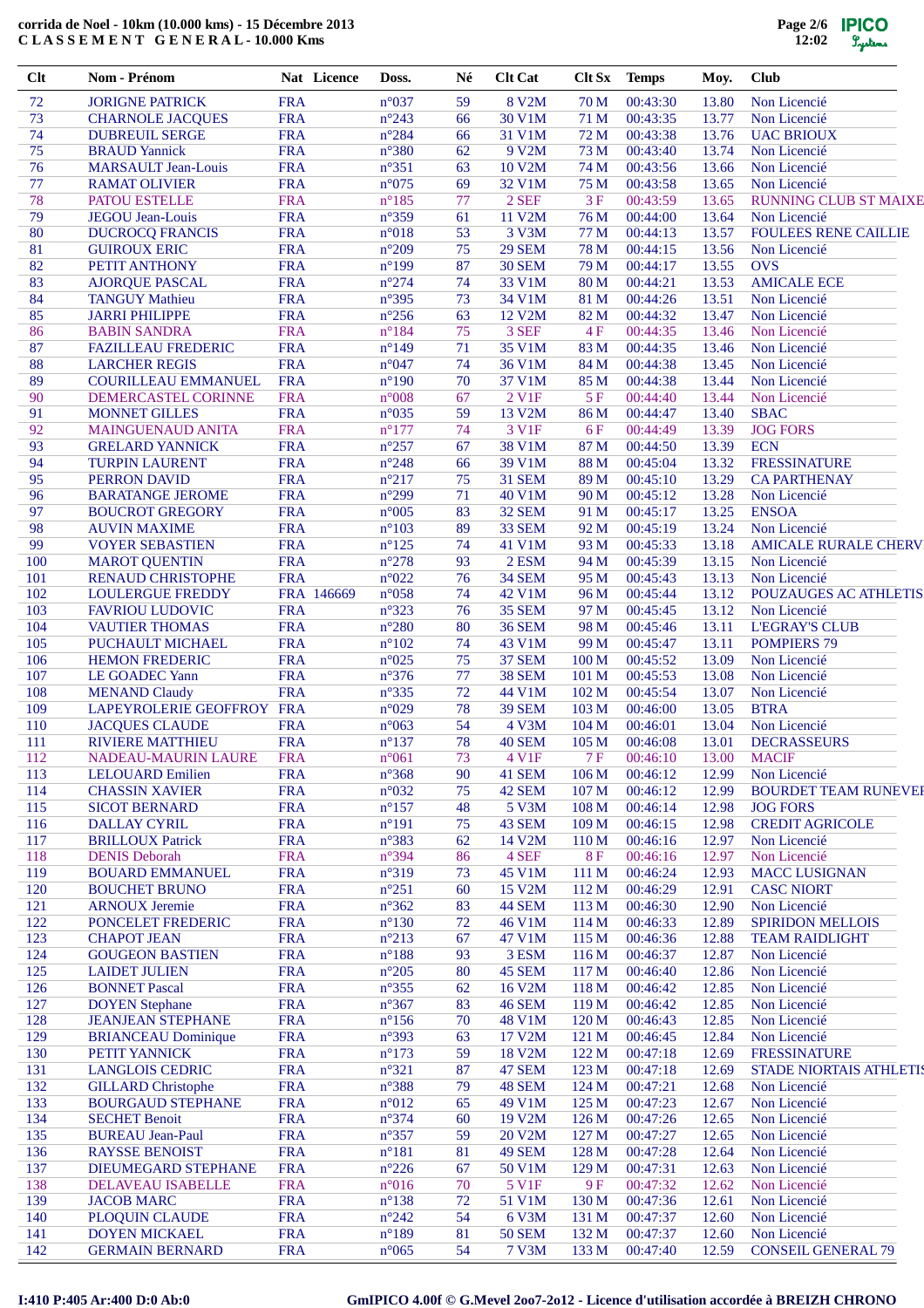| $Cl$ t     | Nom - Prénom                                   | Nat Licence              | Doss.                            | Né       | <b>Clt Cat</b>          | Clt Sx                    | <b>Temps</b>         | Moy.           | <b>Club</b>                                |
|------------|------------------------------------------------|--------------------------|----------------------------------|----------|-------------------------|---------------------------|----------------------|----------------|--------------------------------------------|
| 143        | <b>CLEMOT REMI</b>                             | <b>FRA</b>               | $n^{\circ}179$                   | 67       | 52 V1M                  | 134 M                     | 00:47:48             | 12.55          | <b>AMICALE RURALE CHERV</b>                |
| 144        | <b>GRIFFON JEAN-PIERRE</b>                     | <b>FRA</b>               | n°042                            | 62       | 21 V2M                  | 135 M                     | 00:47:52             | 12.53          | <b>SVF</b>                                 |
| 145        | <b>HUGUERRE Daniel</b>                         | <b>FRA</b>               | $n^{\circ}336$                   | 45       | <b>8 V3M</b>            | 136 M                     | 00:47:54             | 12.53          | Non Licencié                               |
| 146        | <b>TROCHON DAMIEN</b>                          | <b>FRA</b>               | n°030                            | 77       | <b>51 SEM</b>           | 137 M                     | 00:48:00             | 12.50          | Non Licencié                               |
| 147        | <b>BREMOND PHILIPPE</b>                        | <b>FRA</b>               | $n^{\circ}057$                   | 73       | 53 V1M                  | 138 M                     | 00:48:00             | 12.50          | Non Licencié                               |
| 148        | <b>BONNET JEAN-MARIE</b>                       | <b>FRA</b>               | $n^{\circ}$ 145                  | 59       | 22 V2M                  | 139 M                     | 00:48:02             | 12.49          | Non Licencié                               |
| 149        | <b>SAINTGILLES Etienne</b>                     | <b>FRA</b>               | $n^{\circ}337$                   | 71       | 54 V1M                  | 140 M                     | 00:48:06             | 12.48          | Non Licencié                               |
| 150<br>151 | <b>MARTEAU YANN</b><br><b>BRABANT ANTOINE</b>  | <b>FRA</b><br><b>FRA</b> | $n^{\circ}237$<br>$n^{\circ}310$ | 69<br>80 | 55 V1M<br><b>52 SEM</b> | 141 M<br>142 M            | 00:48:08             | 12.47<br>12.47 | <b>JOG FORS</b><br>Non Licencié            |
| 152        | <b>JALIS SYLVIE</b>                            | <b>FRA</b>               | $n^{\circ}268$                   | 67       | 6 V1F                   | 10F                       | 00:48:08<br>00:48:10 | 12.46          | <b>RUN ACCUEIL</b>                         |
| 153        | <b>GATARD EMMANUEL</b>                         | <b>FRA</b>               | $n^{\circ}150$                   | 67       | 56 V1M                  | 143 M                     | 00:48:11             | 12.45          | Non Licencié                               |
| 154        | PERON PASCALE                                  | <b>FRA</b>               | $n^{\circ}225$                   | 65       | 7 V1F                   | 11F                       | 00:48:17             | 12.43          | Non Licencié                               |
| 155        | <b>ARMOUET DAVID</b>                           | <b>FRA</b>               | $n^{\circ}224$                   | 71       | 57 V1M                  | 144 M                     | 00:48:17             | 12.43          | Non Licencié                               |
| 156        | <b>GRAYON</b> Laurent                          | <b>FRA</b>               | $n^{\circ}370$                   | 60       | 23 V2M                  | 145 M                     | 00:48:18             | 12.43          | Non Licencié                               |
| 157        | <b>MARTIN SAMUEL</b>                           | <b>FRA</b>               | $n^{\circ}222$                   | 80       | <b>53 SEM</b>           | 146 M                     | 00:48:18             | 12.42          | <b>L'EGRAY'S CLUB</b>                      |
| 158        | <b>MERCIER CHRISTIAN</b>                       | <b>FRA</b>               | $n^{\circ}052$                   | 62       | 24 V2M                  | 147 M                     | 00:48:20             | 12.42          | <b>CASC NIORT</b>                          |
| 159        | <b>BOUYGUES OLIVIER</b>                        | <b>FRA</b>               | $n^{\circ}133$                   | 77       | <b>54 SEM</b>           | 148 M                     | 00:48:21             | 12.41          | Non Licencié                               |
| 160        | <b>CAMUS NICOLAS</b>                           | <b>FRA</b>               | $n^{\circ}155$                   | 76       | <b>55 SEM</b>           | 149 M                     | 00:48:22             | 12.41          | Non Licencié                               |
| 161        | DROSSARD DENIS                                 | <b>FRA</b>               | $n^{\circ}297$                   | 70       | 58 V1M                  | 150 M                     | 00:48:25             | 12.40          | Non Licencié                               |
| 162        | <b>MASSON Valerie</b>                          | <b>FRA</b>               | $n^{\circ}361$                   | 73       | <b>8 V1F</b>            | 12F                       | 00:48:25             | 12.40          | Non Licencié                               |
| 163        | <b>MACE PIERRE</b>                             | <b>FRA</b>               | $n^{\circ}186$                   | 64       | 25 V2M                  | 151 M                     | 00:48:26             | 12.39          | Non Licencié                               |
| 164        | <b>ROBIN HERVE</b>                             | <b>FRA</b>               | $n^{\circ}325$                   | 68       | 59 V1M                  | 152 M                     | 00:48:26             | 12.39          | <b>12-14 NIORT</b>                         |
| 165        | <b>RICHARD ROMAIN</b>                          | <b>FRA</b>               | $n^{\circ}285$                   | 87       | <b>56 SEM</b>           | 153 M                     | 00:48:30             | 12.38          | Non Licencié                               |
| 166        | <b>FOUCHE Philippe</b>                         | <b>FRA</b>               | $n^{\circ}353$                   | 62       | 26 V2M                  | 154 M                     | 00:48:32             | 12.37          | Non Licencié                               |
| 167        | <b>HU DOMINIQUE</b>                            | <b>FRA</b>               | n°059                            | 60       | 27 V2M                  | 155 M                     | 00:48:40             | 12.33          | Non Licencié                               |
| 168        | <b>VIDONI PHILIPPE</b>                         | <b>FRA</b>               | n°003                            | 62       | 28 V2M                  | 156M                      | 00:49:00             | 12.25          | Non Licencié                               |
| 169        | <b>BAREL SOPHIE</b>                            | <b>FRA</b>               | $n^{\circ}158$                   | 74       | 9 V1F                   | 13F                       | 00:49:03             | 12.23          | Non Licencié                               |
| 170        | <b>GENARO CHRISTOPHE</b>                       | <b>FRA</b>               | $n^{\circ}078$                   | 73       | 60 V1M                  | 157 M                     | 00:49:03             | 12.23          | Non Licencié                               |
| 171        | <b>MERCIER DENIS</b>                           | <b>FRA</b>               | $n^{\circ}031$                   | 65       | 61 V1M                  | 158 M                     | 00:49:10             | 12.20          | Non Licencié                               |
| 172<br>173 | <b>BROSSARD Thomas</b>                         | <b>FRA</b><br><b>FRA</b> | n°379<br>$n^{\circ}298$          | 78<br>52 | <b>57 SEM</b><br>9 V3M  | 159 <sub>M</sub>          | 00:49:13             | 12.19<br>12.15 | Non Licencié                               |
| 174        | <b>VIDAULT DANIEL</b><br><b>BARIBAUD JOEL</b>  | <b>FRA</b>               | $n^{\circ}223$                   | 55       | 29 V2M                  | 160 <sub>M</sub><br>161 M | 00:49:24<br>00:49:25 | 12.15          | <b>CASC NIORT</b><br><b>L'EGRAY'S CLUB</b> |
| 175        | PELLET JEAN-PHILIPPE                           | <b>FRA</b>               | $n^{\circ}134$                   | 66       | 62 V1M                  | 162 M                     | 00:49:28             | 12.13          | Non Licencié                               |
| 176        | <b>BRUNET ALAIN</b>                            | <b>FRA</b>               | $n^{\circ}446$                   | 52       | 10 V3M                  | 163 M                     | 00:49:34             | 12.11          | <b>JOG GATINE</b>                          |
| 177        | <b>VANNIER CHRISTIAN</b>                       | <b>FRA</b>               | $n^{\circ}192$                   | 66       | 63 V1M                  | 164 M                     | 00:49:43             | 12.07          | <b>L'EGRAY'S CLUB</b>                      |
| 178        | <b>MENANTEAU DAVID</b>                         | <b>FRA</b>               | $n^{\circ}311$                   | 69       | 64 V1M                  | 165 <sub>M</sub>          | 00:49:45             | 12.06          | Non Licencié                               |
| 179        | <b>GIRARD JAMY</b>                             | <b>FRA</b>               | $n^{\circ}254$                   | 60       | 30 V2M                  | 166 M                     | 00:49:48             | 12.05          | Non Licencié                               |
| 180        | <b>DECRON NICOLAS</b>                          | <b>FRA</b>               | $n^{\circ}172$                   | 77       | <b>58 SEM</b>           | 167 <sub>M</sub>          | 00:49:49             | 12.05          | Non Licencié                               |
| 181        | <b>GILLIER GUY-PAUL</b>                        | <b>FRA</b>               | n°314                            | 61       | 31 V2M                  | 168 M                     | 00:49:50             | 12.04          | <b>12-14 NIORT</b>                         |
| 182        | <b>SENELIER DIDIER</b>                         | <b>FRA</b>               | $n^{\circ}152$                   | 57       | 32 V2M                  | 169 <sub>M</sub>          | 00:50:00             | 12.00          | <b>ASPTT NIORT</b>                         |
| 183        | <b>CHAMBERT YVES</b>                           | <b>FRA</b>               | $n^{\circ}071$                   |          | 3 JUM                   | 170 M                     | 00:50:03             | 11.99          | <b>CONSEIL GENERAL 79</b>                  |
| 184        | <b>BARREAU Thierry</b>                         | <b>FRA</b>               | $n^{\circ}341$                   | 61       | 33 V2M                  | 171 M                     | 00:50:03             | 11.99          | Non Licencié                               |
| 185        | <b>TOUREAU Elodie</b>                          | <b>FRA</b>               | $n^{\circ}360$                   | 76       | 5 SEF                   | 14F                       | 00:50:23             | 11.91          | Non Licencié                               |
| 186        | <b>BOUCHER MICHEL</b>                          | <b>FRA</b>               | $n^{\circ}212$                   | 47       | 11 V3M                  | 172 M                     | 00:50:30             | 11.88          | Non Licencié                               |
| 187        | <b>BLAIRET JACKY</b>                           | <b>FRA</b>               | $n^{\circ}109$                   | 51       | 12 V3M                  | 173 M                     | 00:50:34             | 11.87          | <b>CASC NIORT</b>                          |
| 188        | MARSAULT CATHERINE                             | <b>FRA</b>               | n°074                            | 61       | 1 V <sub>2F</sub>       | 15 F                      | 00:50:37             | 11.86          | Non Licencié                               |
| 189        | SOUCHARD CHRISTOPHE                            | <b>FRA</b>               | $n^{\circ}127$                   | 80       | <b>59 SEM</b>           | 174 M                     | 00:50:40             | 11.84          | Non Licencié                               |
| 190        | <b>GIRARD JOEL</b>                             | <b>FRA</b>               | $n^{\circ}301$                   | 58       | 34 V2M                  | 175 M                     | 00:50:41             | 11.84          | Non Licencié                               |
| 191        | <b>COURANT Jean-Charles</b>                    | <b>FRA</b>               | $n^{\circ}377$                   | 82       | 60 SEM                  | 176 M                     | 00:50:42             | 11.84          | Non Licencié                               |
| 192        | <b>GUIGNARD JEAN-MARIE</b>                     | <b>FRA</b>               | $n^{\circ}112$                   | 63       | 35 V2M                  | 177 M                     | 00:50:43             | 11.83          | <b>L'EGRAY'S CLUB</b>                      |
| 193        | <b>LENGLIN ANTHONY</b>                         | <b>FRA</b>               | $n^{\circ}258$                   | 74       | 65 V1M                  | 178 M                     | 00:50:48             | 11.81          | Non Licencié                               |
| 194        | <b>LAUBER YANNICK</b>                          | <b>FRA</b>               | $n^{\circ}200$                   | 72       | 66 V1M                  | 179 M                     | 00:50:48             | 11.81          | Non Licencié                               |
| 195<br>196 | <b>GARCIN FRANCOISE</b><br><b>GARCIN HERVE</b> | <b>FRA</b><br><b>FRA</b> | $n^{\circ}294$<br>$n^{\circ}293$ | 71<br>71 | 10 V1F<br>67 V1M        | 16F<br>180 M              | 00:50:55<br>00:50:55 | 11.78<br>11.78 | Non Licencié<br>Non Licencié               |
| 197        | <b>COUTHOUIS NICOLAS</b>                       | <b>FRA</b>               | $n^{\circ}331$                   | 80       | 61 SEM                  | 181 M                     | 00:50:56             | 11.78          | Non Licencié                               |
| 198        | <b>DEBOUTE EMILIE</b>                          | <b>FRA</b>               | $n^{\circ}330$                   | 82       | 6 SEF                   | 17F                       | 00:50:57             | 11.78          | Non Licencié                               |
| 199        | <b>ZAPATA GERMAIN</b>                          | <b>FRA</b>               | $n^{\circ}260$                   | 81       | 62 SEM                  | 182 M                     | 00:50:57             | 11.78          | Non Licencié                               |
| 200        | <b>CLEMENTE CEDRIC</b>                         | <b>FRA</b>               | n°097                            | 75       | 63 SEM                  | 183 M                     | 00:51:05             | 11.75          | <b>JOG FORS</b>                            |
| 201        | <b>BUARD PATRICE</b>                           | <b>FRA</b>               | $n^{\circ}168$                   | 72       | 68 V1M                  | 184 M                     | 00:51:14             | 11.71          | Non Licencié                               |
| 202        | <b>HIZETTE PASCAL</b>                          | <b>FRA</b>               | $n^{\circ}175$                   |          | 4 JUM                   | 185 M                     | 00:51:17             | 11.70          | <b>CRENSOA</b>                             |
| 203        | <b>RENAULT Vincent</b>                         | <b>FRA</b>               | $n^{\circ}401$                   | 68       | 69 V1M                  | 186 M                     | 00:51:31             | 11.65          | Non Licencié                               |
| 204        | ROUSSEAU JULIE                                 | <b>FRA</b>               | $n^{\circ}122$                   | 90       | 7 SEF                   | 18F                       | 00:51:39             | 11.62          | <b>ASPTT NIORT</b>                         |
| 205        | <b>SALMON Anthony</b>                          | <b>FRA</b>               | $n^{\circ}373$                   | 74       | 70 V1M                  | 187 M                     | 00:51:42             | 11.61          | Non Licencié                               |
| 206        | <b>CHABBOUX Philippe</b>                       | <b>FRA</b>               | $n^{\circ}365$                   | 80       | 64 SEM                  | 188 M                     | 00:51:45             | 11.60          | Non Licencié                               |
| 207        | LUNDGREN CATHERINE                             | <b>FRA</b>               | n°049                            | 73       | 11 V1F                  | 19F                       | 00:51:50             | 11.58          | Non Licencié                               |
| 208        | HENRY ISABELLE                                 | FRA 162249               | $n^{\circ}072$                   | 70       | 12 V1F                  | 20 F                      | 00:51:51             | 11.57          | <b>UAC BRIOUX</b>                          |
| 209        | <b>GRILLE ALEXIS</b>                           | <b>FRA</b>               | $n^{\circ}292$                   | 82       | 65 SEM                  | 189 M                     | 00:51:58             | 11.55          | Non Licencié                               |
| 210        | <b>GIRARD MICHEL</b>                           | <b>FRA</b>               | $n^{\circ}227$                   | 47       | 13 V3M                  | 190 <sub>M</sub>          | 00:52:00             | 11.54          | <b>SPIRIDON CRECHOIS</b>                   |
| 211        | <b>BOULEAU FRANCINE</b>                        | <b>FRA</b>               | $n^{\circ}327$                   | 56       | 2 V <sub>2F</sub>       | 21F                       | 00:52:02             | 11.53          | <b>12-14 NIORT</b>                         |
| 212        | <b>BOULEAU JULIEN</b>                          | <b>FRA</b>               | $n^{\circ}326$                   | 80       | <b>66 SEM</b>           | 191 M                     | 00:52:02             | 11.53          | <b>ASPTT NIORT</b>                         |
| 213        | DEPRET MARC-HUBERT                             | <b>FRA</b>               | $n^{\circ}304$                   | 76       | 67 SEM                  | 192 M                     | 00:52:08             | 11.51          | Non Licencié                               |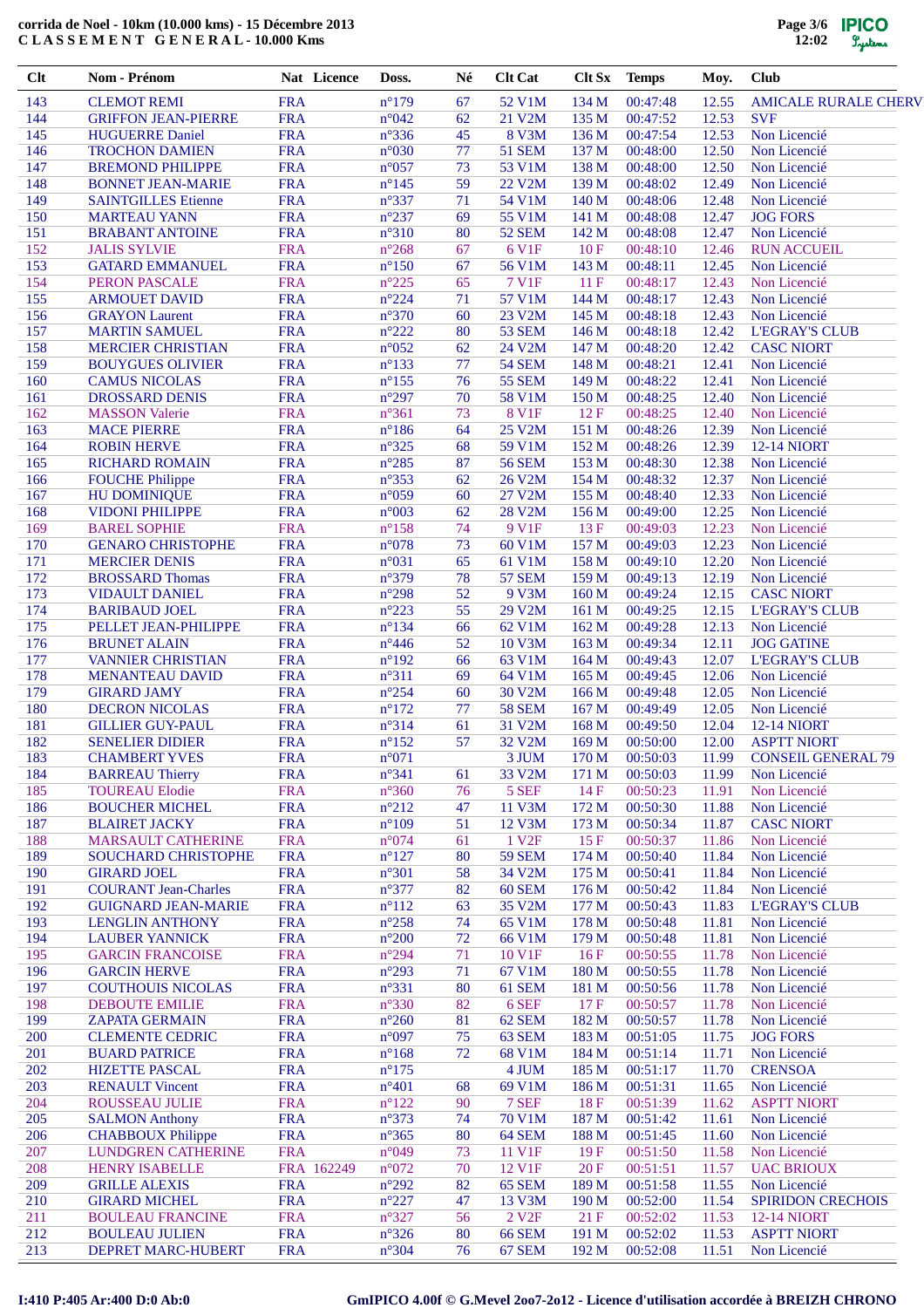| $Cl$ t     | Nom - Prénom                                          |                          | Nat Licence | Doss.                            | Né       | <b>Clt Cat</b>                 | Clt Sx         | <b>Temps</b>         | Moy.           | <b>Club</b>                                           |
|------------|-------------------------------------------------------|--------------------------|-------------|----------------------------------|----------|--------------------------------|----------------|----------------------|----------------|-------------------------------------------------------|
| 214        | <b>RENAULT FRANCIS</b>                                | <b>FRA</b>               |             | $n^{\circ}169$                   | 53       | 14 V3M                         | 193 M          | 00:52:10             | 11.50          | <b>FAT AIRVAULT</b>                                   |
| 215        | <b>COICAUD MANUELA</b>                                | <b>FRA</b>               |             | $n^{\circ}267$                   | 72       | 13 V1F                         | 22F            | 00:52:11             | 11.50          | Non Licencié                                          |
| 216<br>217 | <b>MIHALA SERGE</b>                                   | <b>FRA</b><br><b>FRA</b> |             | $n^{\circ}178$<br>$n^{\circ}346$ | 53<br>43 | 15 V3M<br>1 V4M                | 194 M<br>195 M | 00:52:18<br>00:52:21 | 11.48<br>11.46 | <b>AMCF</b><br>Non Licencié                           |
| 218        | <b>GENDRON</b> Jean<br><b>MERCIER LUDOVIC</b>         | <b>FRA</b>               |             | $n^{\circ}328$                   | 75       | 68 SEM                         | 196 M          | 00:52:22             | 11.46          | Non Licencié                                          |
| 219        | <b>TRICHET TRISTAN</b>                                | <b>FRA</b>               |             | $n^{\circ}244$                   | 84       | 69 SEM                         | 197 M          | 00:52:26             | 11.44          | Non Licencié                                          |
| 220        | <b>TRICHET PATRICK</b>                                | <b>FRA</b>               |             | $n^{\circ}245$                   | 61       | 36 V2M                         | 198 M          | 00:52:26             | 11.44          | Non Licencié                                          |
| 221        | <b>SECHET HERVE</b>                                   |                          | FRA ??????  | $n^{\circ}296$                   | 54       | 16 V3M                         | 199 M          | 00:52:29             | 11.44          | Non Licencié                                          |
| 222        | <b>MARILLET AURELIEN</b>                              | <b>FRA</b>               |             | $n^{\circ}210$                   | 79       | <b>70 SEM</b>                  | 200 M          | 00:52:32             | 11.42          | Non Licencié                                          |
| 223<br>224 | <b>LAURENTIN CHRISTINE</b><br><b>UBERTI THIERRY</b>   | <b>FRA</b><br><b>FRA</b> |             | $n^{\circ}111$<br>$n^{\circ}170$ | 54<br>58 | 1 V3F<br>37 V2M                | 23 F<br>201 M  | 00:52:35<br>00:52:41 | 11.41<br>11.39 | <b>FAT AIRVAULT</b><br><b>STADE NIORTAIS ATHLETIS</b> |
| 225        | <b>ECALLE VINCENT</b>                                 | <b>FRA</b>               |             | $n^{\circ}067$                   | 62       | 38 V2M                         | 202 M          | 00:52:54             | 11.35          | <b>CONSEIL GENERAL 79</b>                             |
| 226        | <b>SEILER Sebastien</b>                               | <b>FRA</b>               |             | $n^{\circ}369$                   | 74       | 71 V1M                         | 203 M          | 00:52:57             | 11.33          | Non Licencié                                          |
| 227        | <b>FOURNIER GUY</b>                                   | <b>FRA</b>               |             | $n^{\circ}194$                   | 64       | 39 V2M                         | 204 M          | 00:52:59             | 11.33          | Non Licencié                                          |
| 228        | <b>BOUARD MARIKA</b>                                  | <b>FRA</b>               |             | $n^{\circ}318$                   | 76       | 8 SEF                          | 24 F           | 00:53:01             | 11.32          | <b>MACC LUSIGNAN</b>                                  |
| 229        | <b>NIVAULT Alain</b>                                  | <b>FRA</b>               |             | $n^{\circ}348$                   | 52<br>51 | 17 V3M                         | 205 M          | 00:53:07             | 11.30          | Non Licencié                                          |
| 230<br>231 | <b>ZAWADSKI JACQUES</b><br><b>CHARRIER OLIVIER</b>    | <b>FRA</b><br><b>FRA</b> |             | n°099<br>$n^{\circ}$ 146         | 64       | 18 V3M<br>40 V2M               | 206 M<br>207 M | 00:53:12<br>00:53:13 | 11.28<br>11.28 | NIORT ENDURANCE<br>Non Licencié                       |
| 232        | <b>MOREAU PHILIPPE</b>                                | <b>FRA</b>               |             | $n^{\circ}291$                   | 61       | 41 V2M                         | 208 M          | 00:53:17             | 11.26          | Non Licencié                                          |
| 233        | <b>JAMET CHRISTOPHE</b>                               | <b>FRA</b>               |             | $n^{\circ}228$                   | 81       | <b>71 SEM</b>                  | 209 M          | 00:53:17             | 11.26          | Non Licencié                                          |
| 234        | <b>FALL CHEIKH</b>                                    | <b>FRA</b>               |             | $n^{\circ}290$                   | 83       | <b>72 SEM</b>                  | 210 M          | 00:53:17             | 11.26          | Non Licencié                                          |
| 235        | <b>GUERIT VINCENT</b>                                 | <b>FRA</b>               |             | $n^{\circ}307$                   | 79       | <b>73 SEM</b>                  | 211 M          | 00:53:21             | 11.25          | <b>AMICALE RURALE CHERV</b>                           |
| 236        | <b>CHARLES GUILLAUME</b>                              | <b>FRA</b>               |             | $n^{\circ}276$                   | 87       | <b>74 SEM</b>                  | 212 M          | 00:53:23             | 11.24          | <b>JOG FORS</b>                                       |
| 237<br>238 | <b>SABOURIN Dominique</b><br><b>RIVIERE ALEXANDRE</b> | <b>FRA</b><br><b>FRA</b> |             | $n^{\circ}386$<br>$n^{\circ}124$ | 59<br>79 | 42 V2M<br><b>75 SEM</b>        | 213 M<br>214 M | 00:53:25<br>00:53:28 | 11.24<br>11.22 | Non Licencié<br>Non Licencié                          |
| 239        | PAIRAUD PHILIPPE                                      | <b>FRA</b>               |             | $n^{\circ}028$                   | 71       | 72 V1M                         | 215 M          | 00:53:31             | 11.21          | Non Licencié                                          |
| 240        | <b>PINNA Achille</b>                                  | <b>FRA</b>               |             | $n^{\circ}347$                   | 60       | 43 V2M                         | 216 M          | 00:53:35             | 11.20          | Non Licencié                                          |
| 241        | PAIRAUD CHRISTELLE                                    | <b>FRA</b>               |             | $n^{\circ}027$                   | 72       | 14 V1F                         | 25 F           | 00:53:36             | 11.19          | Non Licencié                                          |
| 242        | <b>MEBREK ERIC</b>                                    | <b>FRA</b>               |             | $n^{\circ}123$                   | 66       | 73 V1M                         | 217 M          | 00:53:37             | 11.19          | Non Licencié                                          |
| 243<br>244 | <b>SAVIN SEVERINE</b>                                 | <b>FRA</b><br><b>FRA</b> |             | $n^{\circ}218$<br>$n^{\circ}054$ | 79<br>60 | 9 SEF<br>44 V2M                | 26F<br>218 M   | 00:53:42<br>00:53:51 | 11.18          | Non Licencié                                          |
| 245        | <b>BOCHE PHILIPPE</b><br><b>CORRE Joel</b>            | <b>FRA</b>               |             | $n^{\circ}385$                   | 63       | 45 V2M                         | 219 M          | 00:53:53             | 11.14<br>11.14 | Non Licencié<br>Non Licencié                          |
| 246        | <b>BOUCHET MARTINE</b>                                | <b>FRA</b>               |             | $n^{\circ}252$                   | 63       | 3 V <sub>2F</sub>              | 27 F           | 00:53:58             | 11.12          | <b>CASC NIORT</b>                                     |
| 247        | <b>BOCHER GUENOLA</b>                                 | <b>FRA</b>               |             | $n^{\circ}286$                   | 70       | 15 V1F                         | 28 F           | 00:54:04             | 11.10          | Non Licencié                                          |
| 248        | <b>BOUCHET JEAN-FRANCOIS</b>                          | <b>FRA</b>               |             | $n^{\circ}277$                   | 72       | 74 V1M                         | 220 M          | 00:54:12             | 11.07          | Non Licencié                                          |
| 249        | <b>FLEURET CLAUDE</b>                                 | <b>FRA</b>               |             | n°043                            | 62       | 46 V2M                         | 221 M          | 00:54:12             | 11.07          | Non Licencié                                          |
| 250<br>251 | <b>CHASSEAU FABRICE</b><br><b>GOMY JEAN-CHARLES</b>   | <b>FRA</b><br><b>FRA</b> |             | $n^{\circ}108$<br>$n^{\circ}154$ | 66<br>71 | <b>75 V1M</b><br><b>76 V1M</b> | 222 M<br>223 M | 00:54:25<br>00:54:43 | 11.03<br>10.97 | <b>L'EGRAY'S CLUB</b><br>Non Licencié                 |
| 252        | <b>TURIN STEPHANE</b>                                 | <b>FRA</b>               |             | $n^{\circ}255$                   | 73       | 77 V1M                         | 224 M          | 00:54:45             | 10.96          | Non Licencié                                          |
| 253        | <b>BOUCHET ALAIN</b>                                  | <b>FRA</b>               |             | n°073                            | 72       | 78 V1M                         | 225 M          | 00:54:46             | 10.96          | Non Licencié                                          |
| 254        | <b>DAVID CECILE</b>                                   | <b>FRA</b>               |             | $n^{\circ}261$                   | 75       | <b>10 SEF</b>                  | 29F            | 00:54:49             | 10.95          | Non Licencié                                          |
| 255        | SUNDERMEIJER FRANCIS                                  | <b>FRA</b>               |             | $n^{\circ}010$                   | 59       | 47 V2M                         | 226 M          | 00:54:49             | 10.95          | Non Licencié                                          |
| 256        | <b>LEBLOND LAURENT</b>                                | <b>FRA</b>               |             | $n^{\circ}206$                   | 79       | <b>76 SEM</b>                  | 227 M          | 00:54:51             | 10.94          | <b>UAC BRIOUX</b>                                     |
| 257<br>258 | <b>GEOFFRET Roselyne</b><br>HERBLOT GUILLAUME         | <b>FRA</b><br><b>FRA</b> |             | $n^{\circ}364$<br>n°079          | 66<br>78 | 16 V1F<br><b>77 SEM</b>        | 30F<br>228 M   | 00:55:02<br>00:55:07 | 10.90<br>10.89 | Non Licencié<br>Non Licencié                          |
| 259        | <b>BERNARDIN MICHELINE</b>                            | <b>FRA</b>               |             | $n^{\circ}214$                   | 47       | 2 V3F                          | 31 F           | 00:55:10             | 10.88          | Non Licencié                                          |
| 260        | <b>MOUSSET FABRICE</b>                                | <b>FRA</b>               |             | $n^{\circ}262$                   | 75       | <b>78 SEM</b>                  | 229 M          | 00:55:13             | 10.87          | Non Licencié                                          |
| 261        | <b>LACORTE JENNYFER</b>                               | <b>FRA</b>               |             | $n^{\circ}263$                   | 76       | <b>11 SEF</b>                  | 32 F           | 00:55:13             | 10.87          | Non Licencié                                          |
| 262        | <b>LAGRANGE ALAIN</b>                                 | <b>FRA</b>               |             | $n^{\circ}202$                   | 54       | 19 V3M                         | 230 M          | 00:55:14             | 10.86          | Non Licencié                                          |
| 263<br>264 | <b>CHAIGNE RICHARD</b><br><b>GARNIER PASCAL</b>       | <b>FRA</b><br><b>FRA</b> |             | $n^{\circ}208$<br>n°041          | 74<br>69 | 79 V1M<br>80 V1M               | 231 M<br>232 M | 00:55:18<br>00:55:21 | 10.85<br>10.84 | Non Licencié<br>Non Licencié                          |
| 265        | <b>AYME LAURENT</b>                                   | <b>FRA</b>               |             | $n^{\circ}247$                   | 62       | 48 V2M                         | 233 M          | 00:55:22             | 10.84          | Non Licencié                                          |
| 266        | <b>CHARLES ANTHONY</b>                                | <b>FRA</b>               |             | $n^{\circ}148$                   | 71       | 81 V1M                         | 234 M          | 00:55:32             | 10.80          | Non Licencié                                          |
| 267        | <b>MARTIN JEAN-LOUIS</b>                              | <b>FRA</b>               |             | $n^{\circ}006$                   | 55       | 49 V2M                         | 235 M          | 00:55:34             | 10.80          | Non Licencié                                          |
| 268        | <b>AIGUILLON DIDIER</b>                               | <b>FRA</b>               |             | $n^{\circ}246$                   | 51       | 20 V3M                         | 236 M          | 00:55:36             | 10.79          | Non Licencié                                          |
| 269        | <b>CHAROT XAVIER</b>                                  | <b>FRA</b>               |             | $n^{\circ}135$                   | 72       | 82 V1M<br>17 V1F               | 237 M          | 00:55:37             | 10.79          | Non Licencié                                          |
| 270<br>271 | <b>MAHLER MURIEL</b><br><b>GARCIN PATRICE</b>         | <b>FRA</b><br><b>FRA</b> |             | $n^{\circ}159$<br>$n^{\circ}201$ | 71<br>55 | 50 V2M                         | 33 F<br>238 M  | 00:55:40<br>00:55:44 | 10.78<br>10.77 | Non Licencié<br>Non Licencié                          |
| 272        | <b>BALIVET Didier</b>                                 | <b>FRA</b>               |             | $n^{\circ}390$                   | 71       | 83 V1M                         | 239 M          | 00:55:46             | 10.76          | Non Licencié                                          |
| 273        | <b>BALIVET Laurence</b>                               | <b>FRA</b>               |             | $n^{\circ}389$                   | 72       | 18 V1F                         | 34 F           | 00:55:46             | 10.76          | Non Licencié                                          |
| 274        | <b>TROUVE Marc</b>                                    | <b>FRA</b>               |             | $n^{\circ}403$                   | 68       | 84 V1M                         | 240 M          | 00:55:58             | 10.72          | Non Licencié                                          |
| 275        | <b>BILLAUDEAU JAMES</b>                               | <b>FRA</b>               |             | $n^{\circ}289$                   | 50       | 21 V3M                         | 241 M          | 00:56:00             | 10.72          | Non Licencié                                          |
| 276<br>277 | <b>MAZE FRANCIS</b><br><b>MICHAUD JAMES</b>           | <b>FRA</b><br><b>FRA</b> |             | $n^{\circ}283$<br>$n^{\circ}300$ | 54<br>51 | 22 V3M<br>23 V3M               | 242 M<br>243 M | 00:56:04<br>00:56:09 | 10.70<br>10.69 | Non Licencié<br>Non Licencié                          |
| 278        | <b>CADU MAGALI</b>                                    | <b>FRA</b>               |             | $n^{\circ}317$                   | 75       | <b>12 SEF</b>                  | 35 F           | 00:56:09             | 10.69          | Non Licencié                                          |
| 279        | <b>BERTHE PATRICK</b>                                 | <b>FRA</b>               |             | $n^{\circ}450$                   | 59       | 51 V2M                         | 244 M          | 00:56:10             | 10.68          | <b>UAC BRIOUX</b>                                     |
| 280        | <b>BLAIS DANIEL</b>                                   | <b>FRA</b>               |             | $n^{\circ}110$                   | 51       | 24 V3M                         | 245 M          | 00:56:12             | 10.68          | Non Licencié                                          |
| 281        | <b>DUMONTEL ROMAIN</b>                                | <b>FRA</b>               |             | $n^{\circ}265$                   | 84       | <b>79 SEM</b>                  | 246 M          | 00:56:13             | 10.68          | Non Licencié                                          |
| 282        | <b>NOUVEAU Didier</b>                                 | <b>FRA</b>               |             | $n^{\circ}339$                   | 50       | 25 V3M                         | 247 M          | 00:56:13             | 10.68          | Non Licencié                                          |
| 283<br>284 | <b>GODARD SANDRINE</b><br><b>GODARD DAVID</b>         | <b>FRA</b><br><b>FRA</b> |             | $n^{\circ}221$<br>$n^{\circ}220$ | 71<br>71 | 19 V1F<br>85 V1M               | 36 F<br>248 M  | 00:56:14<br>00:56:14 | 10.67<br>10.67 | Non Licencié<br>Non Licencié                          |
|            |                                                       |                          |             |                                  |          |                                |                |                      |                |                                                       |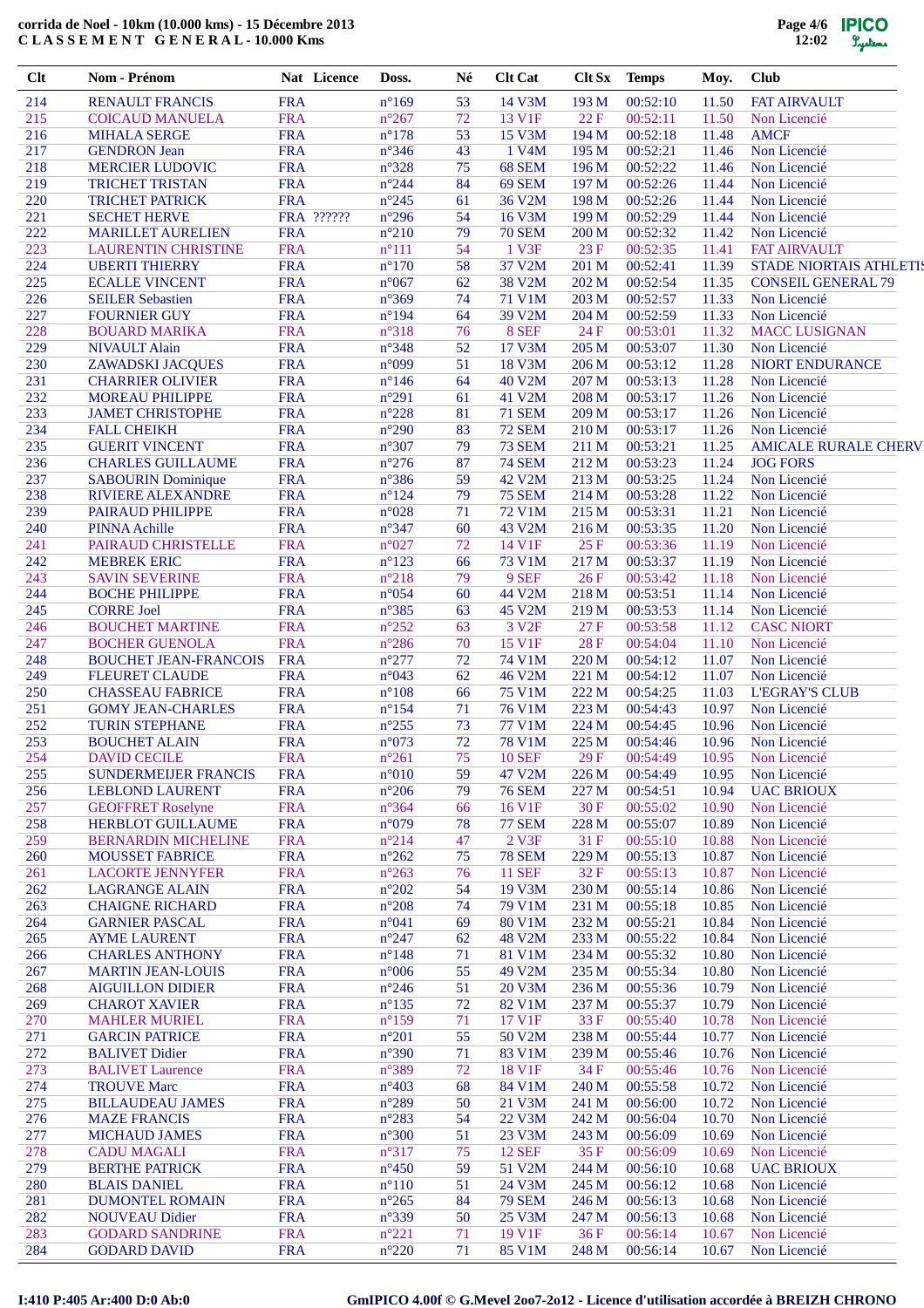| $Cl$ t     | Nom - Prénom                                          | Nat Licence              | Doss.                            | Né       | <b>Clt Cat</b>          | Clt Sx         | <b>Temps</b>         | Moy.           | <b>Club</b>                  |
|------------|-------------------------------------------------------|--------------------------|----------------------------------|----------|-------------------------|----------------|----------------------|----------------|------------------------------|
| 285        | <b>LAIDET CELINE</b>                                  | <b>FRA</b>               | $n^{\circ}207$                   | 80       | <b>13 SEF</b>           | 37 F           | 00:56:17             | 10.66          | <b>UAC BRIOUX</b>            |
| 286        | <b>SAUVAGE Michel</b>                                 | <b>FRA</b>               | $n^{\circ}381$                   | 61       | 52 V2M                  | 249 M          | 00:56:24             | 10.64          | Non Licencié                 |
| 287        | <b>LARGEAU CHRISTINE</b>                              | <b>FRA</b>               | n°019                            | 65       | 20 V1F                  | 38F            | 00:56:26             | 10.63          | <b>MACIF</b>                 |
| 288        | <b>GENDRON</b> David                                  | <b>FRA</b>               | $n^{\circ}356$                   | 70       | 86 V1M                  | 250 M          | 00:56:34             | 10.61          | Non Licencié                 |
| 289        | <b>GUERIT AUDREY</b>                                  | <b>FRA</b>               | $n^{\circ}306$                   | 80       | <b>14 SEF</b>           | 39F            | 00:56:37             | 10.60          | <b>AMICALE RURALE CHERV</b>  |
| 290        | <b>GERVAIS CHRISTIAN</b>                              | <b>FRA</b>               | $n^{\circ}295$                   | 56       | 53 V2M                  | 251 M          | 00:56:37             | 10.60          | <b>12-14 NIORT</b>           |
| 291        | <b>DUCASSE</b> Jose                                   | <b>FRA</b>               | n°397                            | 51       | 26 V3M                  | 252 M          | 00:56:48             | 10.57          | Non Licencié                 |
| 292        | <b>TEXIER Patrick</b>                                 | <b>FRA</b>               | $n^{\circ}382$                   | 59       | 54 V2M                  | 253 M          | 00:56:49             | 10.56          | Non Licencié                 |
| 293        | <b>BRUNET BEATRICE</b>                                | <b>FRA</b>               | $n^{\circ}164$                   | 63       | 4 V <sub>2F</sub>       | 40 F           | 00:56:50             | 10.56          | Non Licencié                 |
| 294        | <b>DUDIT OLIVIER</b>                                  | <b>FRA</b>               | $n^{\circ}104$                   | 66       | 87 V1M                  | 254 M          | 00:56:57             | 10.54          | Non Licencié                 |
| 295        | <b>CESSAC SAMUEL</b>                                  | <b>FRA</b>               | $n^{\circ}107$                   | 73       | <b>88 V1M</b>           | 255 M          | 00:56:58             | 10.53          | Non Licencié                 |
| 296        | PERDRIAU PATRICK                                      | <b>FRA</b>               | $n^{\circ}171$                   | 57       | 55 V2M                  | 256 M          | 00:57:00             | 10.53          | Non Licencié                 |
| 297        | <b>LACROIX Philippe</b>                               | <b>FRA</b>               | $n^{\circ}375$                   | 66       | 89 V1M                  | 257 M          | 00:57:01             | 10.52          | Non Licencié                 |
| 298        | <b>AUBINEAU LOUISETTE</b>                             | <b>FRA</b>               | $n^{\circ}281$                   | 52       | 3 V3F                   | 41 F           | 00:57:03             | 10.52          | Non Licencié                 |
| 299        | <b>NAUDIN YOLAINE</b>                                 | <b>FRA</b>               | $n^{\circ}287$                   | 58       | 5 V <sub>2F</sub>       | 42 F           | 00:57:06             | 10.51          | Non Licencié                 |
| 300<br>301 | <b>RIMBEAU Jean-Marc</b>                              | <b>FRA</b><br><b>FRA</b> | $n^{\circ}340$<br>$n^{\circ}176$ | 61<br>70 | 56 V2M<br>90 V1M        | 258 M<br>259 M | 00:57:06<br>00:57:13 | 10.51          | Non Licencié                 |
| 302        | <b>DUQUENNE DAVID</b><br><b>JORIGNE JOSIANE</b>       | <b>FRA</b>               | n°036                            | 61       | 6 V <sub>2F</sub>       | 43 F           | 00:57:19             | 10.49<br>10.47 | Non Licencié<br>Non Licencié |
| 303        | <b>AUBRY JEAN-LOUIS</b>                               | <b>FRA</b>               | $n^{\circ}197$                   | 57       | 57 V2M                  | 260 M          | 00:58:00             | 10.35          | Non Licencié                 |
| 304        | <b>CAZALS MARIE-JO</b>                                | <b>FRA</b>               | $n^{\circ}241$                   | 60       | <b>7 V2F</b>            | 44 F           | 00:58:03             | 10.34          | Non Licencié                 |
| 305        | <b>GUYONNEAU TONY</b>                                 | <b>FRA</b>               | $n^{\circ}272$                   | 84       | <b>80 SEM</b>           | 261 M          | 00:58:05             | 10.33          | Non Licencié                 |
| 306        | PICARD LOIC                                           | <b>FRA</b>               | $n^{\circ}273$                   | 85       | <b>81 SEM</b>           | 262 M          | 00:58:05             | 10.33          | Non Licencié                 |
| 307        | POUPEAU CHRISTOPHE                                    | <b>FRA</b>               | $n^{\circ}105$                   | 71       | 91 V1M                  | 263 M          | 00:58:06             | 10.33          | Non Licencié                 |
| 308        | <b>PIED SEBASTIEN</b>                                 | <b>FRA</b>               | n°094                            | 73       | 92 V1M                  | 264 M          | 00:58:06             | 10.33          | Non Licencié                 |
| 309        | <b>CORREIA DIAS KATIA</b>                             | <b>FRA</b>               | $n^{\circ}040$                   | 70       | 21 V1F                  | 45 F           | 00:58:08             | 10.32          | Non Licencié                 |
| 310        | <b>MORNET VERONIQUE</b>                               | <b>FRA</b>               | $n^{\circ}161$                   | 63       | <b>8 V2F</b>            | 46 F           | 00:58:11             | 10.31          | <b>L'EGRAY'S CLUB</b>        |
| 311        | <b>TROCHON Peggy</b>                                  | <b>FRA</b>               | n°398                            | 73       | 22 V1F                  | 47 F           | 00:58:25             | 10.27          | Non Licencié                 |
| 312        | <b>BRANGIER Anne</b>                                  | <b>FRA</b>               | n°399                            | 77       | <b>15 SEF</b>           | 48 F           | 00:58:26             | 10.27          | Non Licencié                 |
| 313        | <b>BRUNOT JULIEN</b>                                  | <b>FRA</b>               | $n^{\circ}033$                   | 77       | <b>82 SEM</b>           | 265 M          | 00:58:29             | 10.26          | Non Licencié                 |
| 314        | <b>BERNARDINI LUCAS</b>                               | <b>FRA</b>               | $n^{\circ}120$                   | 92       | 4 ESM                   | 266 M          | 00:58:33             | 10.25          | <b>POMPIERS LA CRECHE</b>    |
| 315        | DEMAY JEAN-MICHEL                                     | <b>FRA</b>               | $n^{\circ}264$                   | 81       | <b>83 SEM</b>           | 267 M          | 00:58:35             | 10.24          | Non Licencié                 |
| 316        | <b>GORNAULT Nicolas</b>                               | <b>FRA</b>               | $n^{\circ}402$                   | 77       | 84 SEM                  | 268 M          | 00:58:48             | 10.21          | Non Licencié                 |
| 317        | <b>GIRANDON Laure</b>                                 | <b>FRA</b>               | n°378                            | 68       | 23 V1F                  | 49F            | 00:58:53             | 10.19          | Non Licencié                 |
| 318        | <b>GAREL MIREILLE</b>                                 | <b>FRA</b>               | $n^{\circ}$ 198                  | 62       | 9 V <sub>2F</sub>       | 50F            | 00:58:58             | 10.18          | <b>JOG FORS</b>              |
| 319        | NICOLAS CLAUDE                                        | <b>FRA</b>               | $n^{\circ}077$                   | 48       | 27 V3M                  | 269 M          | 00:59:04             | 10.16          | <b>SPIRIDON MELLOIS</b>      |
| 320        | PARTAUD YANNICK                                       | FRA ??????               | $n^{\circ}443$                   | 60       | 58 V2M                  | 270 M          | 00:59:12             | 10.14          | Non Licencié                 |
| 321        | <b>PARTAUD ELODIE</b>                                 | <b>FRA</b>               | $n^{\circ}444$                   | 87       | <b>16 SEF</b>           | 51 F           | 00:59:12             | 10.14          | Non Licencié                 |
| 322        | <b>RENOU PATRICIA</b>                                 | <b>FRA</b>               | $n^{\circ}045$                   | 53       | 4 V3F                   | 52F            | 00:59:21             | 10.11          | Non Licencié                 |
| 323        | <b>HARLE YVES</b>                                     | <b>FRA</b>               | $n^{\circ}166$                   | 62       | 59 V2M                  | 271 M          | 00:59:28             | 10.09          | Non Licencié                 |
| 324        | <b>GILBERT REMY</b>                                   | <b>FRA</b>               | $n^{\circ}309$                   | 50       | 28 V3M                  | 272 M          | 00:59:44             | 10.05          | Non Licencié                 |
| 325        | <b>GENDRY REMY</b>                                    | <b>FRA</b>               | $\mathtt{n}^\circ 106$           | 64       | 60 V2M                  | 273 M          | 00:59:48             | 10.03          | Non Licencié                 |
| 326        | <b>CLISSON</b> Brigitte                               | <b>FRA</b>               | $n^{\circ}342$                   | 57       | 10 V <sub>2F</sub>      | 53 F           | 00:59:53             | 10.02          | <b>JOG GATINE</b>            |
| 327        | <b>CORREIA DIAS ALCINO</b>                            | <b>FRA</b>               | $n^{\circ}039$                   | 69       | 93 V1M                  | 274 M          | 01:00:03             | 9.99           | Non Licencié                 |
| 328        | PICHON VERONIQUE                                      | <b>FRA</b>               | $n^{\circ}195$                   | 67       | 24 V1F                  | 54 F           | 01:00:14             | 9.96           | Non Licencié                 |
| 329        | PICHON CHRISTIAN                                      | <b>FRA</b>               | $n^{\circ}196$                   | 66       | 94 V1M                  | 275 M          | 01:00:14             | 9.96           | Non Licencié                 |
| 330        | <b>BOISSINOT SANDRA</b>                               | <b>FRA</b>               | $n^{\circ}447$                   | 66       | 25 V1F                  | 55 F           | 01:00:53             | 9.86           | <b>JOG FORS</b>              |
| 331        | <b>IVALDI VERONIQUE</b>                               | <b>FRA</b>               | $n^{\circ}140$                   | 63       | 11 V <sub>2F</sub>      | 56 F           | 01:01:07             | 9.82           | Non Licencié                 |
| 332        | PUCHAULT AGNES                                        | <b>FRA</b>               | $n^{\circ}101$                   | 66       | 26 V1F                  | 57 F           | 01:01:13             | 9.80           | <b>POMPIERS 79</b>           |
| 333        | <b>BONNEAU DAVID</b>                                  | <b>FRA</b>               | $n^{\circ}235$                   | 78       | <b>85 SEM</b>           | 276 M          | 01:01:21             | 9.78           | Non Licencié                 |
| 334        | <b>CHALLET GUY</b>                                    | <b>FRA</b>               | $n^{\circ}236$                   | 69       | 95 V1M                  | 277 M          | 01:01:22             | 9.78           | Non Licencié                 |
| 335        | LAFFITTE JEAN-PASCAL                                  | <b>FRA</b>               | $n^{\circ}288$                   | 70       | 96 V1M                  | 278 M          | 01:02:20             | 9.63           | Non Licencié                 |
| 336        | <b>RENOU MICHEL</b>                                   | <b>FRA</b>               | $n^{\circ}046$                   | 48       | 29 V3M                  | 279 M          | 01:02:22             | 9.62           | Non Licencié                 |
| 337        | PIERRE MICHEL                                         | <b>FRA</b>               | $n^{\circ}167$                   | 42       | 2 V <sub>4</sub> M      | 280 M          | 01:02:26             | 9.61           | Non Licencié                 |
| 338        | <b>BARBIER FREDDY</b>                                 | <b>FRA</b>               | $n^{\circ}315$                   | 60       | 61 V2M                  | 281 M          | 01:02:31             | 9.60           | <b>12-14 NIORT</b>           |
| 339        | <b>GIBEAUD DOMINIQUE</b>                              | <b>FRA</b>               | $n^{\circ}275$                   | 57       | 62 V2M                  | 282 M          | 01:02:31             | 9.60           | Non Licencié                 |
| 340        | <b>MAUPETIT CLAUDE</b>                                | <b>FRA</b><br><b>FRA</b> | $n^{\circ}147$<br>$n^{\circ}131$ | 57<br>82 | 63 V2M<br><b>17 SEF</b> | 283 M          | 01:02:38             | 9.58           | Non Licencié                 |
| 341<br>342 | <b>DEBIAIS ESTELLE</b><br><b>POUCHET Jean-Francis</b> | <b>FRA</b>               | $n^{\circ}363$                   | 49       | 30 V3M                  | 58 F<br>284 M  | 01:02:43<br>01:02:47 | 9.57<br>9.56   | Non Licencié<br>Non Licencié |
| 343        | <b>NORMAND MARC</b>                                   | <b>FRA</b>               | $n^{\circ}128$                   | 70       | 97 V1M                  | 285 M          | 01:02:47             | 9.56           | Non Licencié                 |
| 344        | <b>NAUD Fabrice</b>                                   | <b>FRA</b>               | $n^{\circ}396$                   | 73       | 98 V1M                  | 286 M          | 01:03:02             | 9.52           | Non Licencié                 |
| 345        | <b>BOISSINOT LAURENT</b>                              | <b>FRA</b>               | $n^{\circ}448$                   | 62       | 64 V2M                  | 287 M          | 01:03:43             | 9.42           | <b>JOG FORS</b>              |
| 346        | POINFOUX STEPHANIE                                    | <b>FRA</b>               | $n^{\circ}269$                   | 72       | 1 V5F                   | 59F            | 01:03:47             | 9.41           | Non Licencié                 |
| 347        | <b>GALLAT PIERRE</b>                                  | <b>FRA</b>               | $n^{\circ}100$                   | 78       | <b>86 SEM</b>           | 288 M          | 01:03:50             | 9.40           | Non Licencié                 |
| 348        | <b>LALLEMAND LOUIS</b>                                | <b>FRA</b>               | $n^{\circ}034$                   | 50       | 31 V3M                  | 289 M          | 01:03:55             | 9.39           | Non Licencié                 |
| 349        | <b>CHRISTINE FREDERIQUE</b>                           | <b>FRA</b>               | $n^{\circ}070$                   | 75       | <b>18 SEF</b>           | 60 F           | 01:04:07             | 9.36           | <b>CONSEIL GENERAL 79</b>    |
| 350        | <b>TRANCHANT CHRISTIAN</b>                            | <b>FRA</b>               | $n^{\circ}312$                   | 66       | 99 V1M                  | 290 M          | 01:04:24             | 9.32           | Non Licencié                 |
| 351        | <b>ECALLE CORINNE</b>                                 | <b>FRA</b>               | $n^{\circ}068$                   | 66       | 27 V1F                  | 61 F           | 01:05:03             | 9.23           | <b>CONSEIL GENERAL 79</b>    |
| 352        | <b>CHAMBERT EDITH</b>                                 | <b>FRA</b>               | $n^{\circ}069$                   | 67       | 28 V1F                  | 62 F           | 01:05:03             | 9.23           | <b>CONSEIL GENERAL 79</b>    |
| 353        | <b>DELMAS CELIE</b>                                   | <b>FRA</b>               | $n^{\circ}259$                   | 75       | <b>19 SEF</b>           | 63 F           | 01:05:21             | 9.18           | Non Licencié                 |
| 354        | HELSTROFFER PATRICK                                   | <b>FRA</b>               | $n^{\circ}162$                   | 70       | 100 V1M                 | 291 M          | 01:05:35             | 9.15           | <b>ASPTT NIORT</b>           |
| 355        | <b>QUERE BASTIAN</b>                                  | <b>FRA</b>               | $n^{\circ}249$                   | 76       | <b>87 SEM</b>           | 292 M          | 01:05:35             | 9.15           | Non Licencié                 |